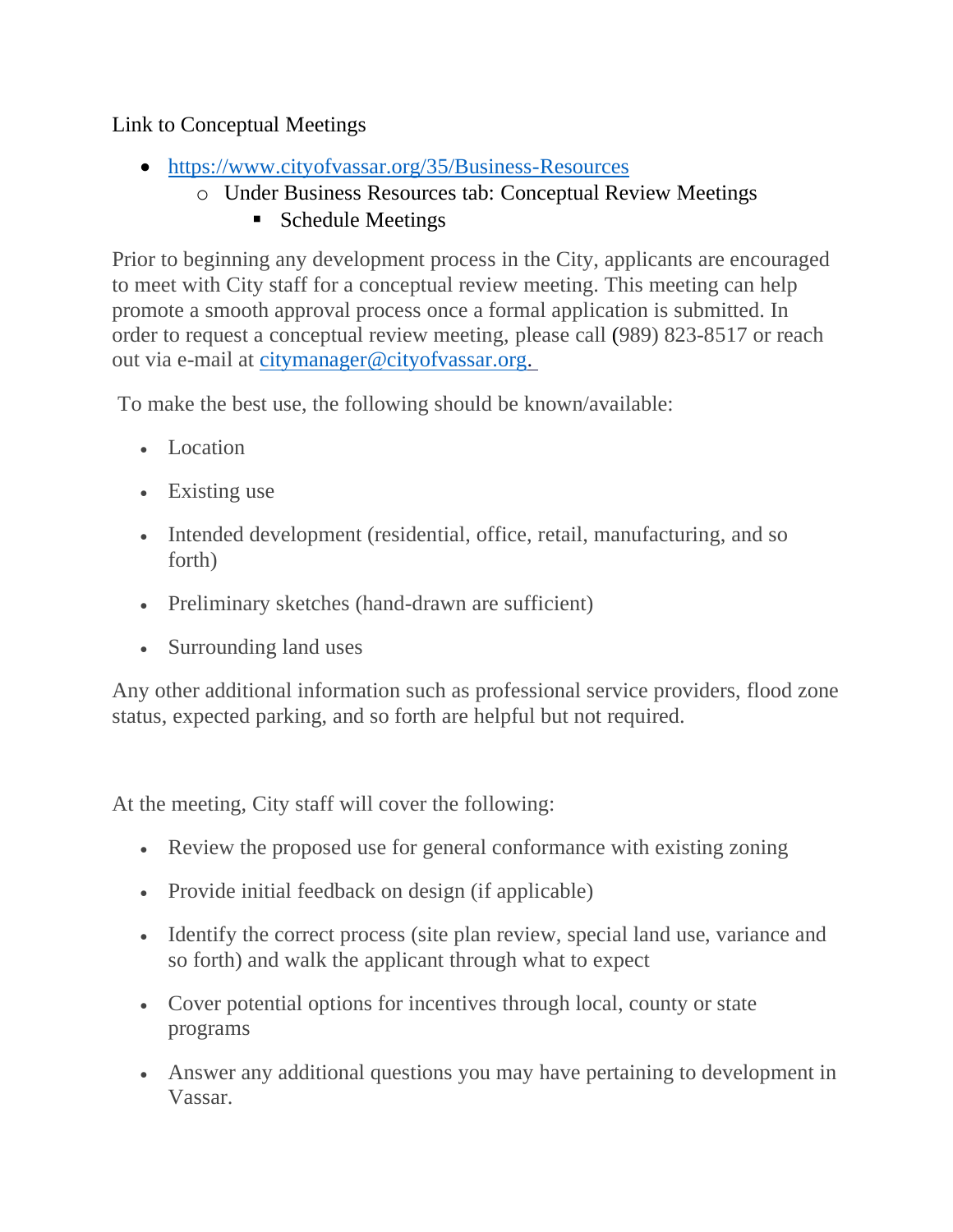

## **Pre-Application Conference Checklist**

City of Vassar

287 E Huron Avenue

Vassar, MI 48768

Phone: 989 823-8517

Thank you for your interest in a development project in the City of Vassar. We are here to support you and look forward to a productive meeting. Please use this checklist to help assure you are prepared for your pre-development conference. Feel free to contact the City Manager a[t citymanager@cityofvassar.org](mailto:citymanager@cityofvassar.org) during city hall hours (8:00am-4:30pm) if you have questions.

**Contact information, name phone number and email**

**\_\_\_\_\_\_\_\_\_\_\_\_\_\_\_\_\_\_\_\_\_\_\_\_\_\_\_\_\_\_\_\_\_\_\_\_\_\_\_\_\_\_\_\_\_\_\_\_\_\_\_\_\_\_\_\_\_\_\_\_\_\_\_\_\_\_\_\_\_\_\_\_\_\_\_\_\_\_\_\_\_\_\_\_ Subject Property Address\_\_\_\_\_\_\_\_\_\_\_\_\_\_\_\_\_\_\_\_\_\_\_\_\_\_\_\_\_\_\_\_\_\_\_\_\_\_\_\_\_\_\_\_\_\_\_\_\_\_\_\_\_\_\_\_\_\_\_\_ Parcel Number \_\_\_\_\_\_\_\_\_\_\_\_\_\_\_\_\_\_\_\_\_\_\_\_\_\_\_\_\_\_\_\_\_\_\_\_\_\_\_\_\_\_\_\_\_\_\_\_\_\_\_\_\_\_\_\_\_\_\_\_\_\_\_\_\_\_\_\_\_ Proposed Use of Property \_\_\_\_\_\_\_\_\_\_\_\_\_\_\_\_\_\_\_\_\_\_\_\_\_\_\_\_\_\_\_\_\_\_\_\_\_\_\_\_\_\_\_\_\_\_\_\_\_\_\_\_\_\_\_\_\_\_\_\_ Proposed Number of Employees \_\_\_\_\_\_\_\_\_\_\_\_\_\_\_\_\_\_\_\_\_\_\_\_\_\_\_\_\_\_\_\_\_\_\_\_\_\_\_\_\_\_\_\_\_\_\_\_\_\_\_\_\_ Anticipated Project Completion Date \_\_\_\_\_\_\_\_\_\_\_\_\_\_\_\_\_\_\_\_\_\_\_\_\_\_\_\_\_\_\_\_\_\_\_\_\_\_\_\_\_\_\_\_\_\_\_\_**

**Estimated Project Budget\_\_\_\_\_\_\_\_\_\_\_\_\_\_\_\_\_\_\_\_\_\_\_\_\_\_\_\_\_\_\_\_\_\_\_\_\_\_\_\_\_\_\_\_\_\_\_\_\_\_\_\_\_\_\_**

|                | <b>Pre-Development Checklist</b>                                                                                                                            | Complete | Comments |
|----------------|-------------------------------------------------------------------------------------------------------------------------------------------------------------|----------|----------|
|                | <b>CONCEPTUAL SKETCH OF PROPOSED DEVELOPMENT: At a</b><br>minimum include approximate location of property lines, drive access, and<br>proposed structures. |          |          |
| $\overline{2}$ | Review of Approval Process: Site plan, Special use, PUD. Plot plan or full<br>site plan. Timeline for approval.                                             |          |          |
| 3              | Troubleshoot Hurdles to Development: Zoning, water, and sewer utilities<br>and other entities to consult with including Building Department, FDA,<br>MDOT   |          |          |
| $\overline{4}$ | <b>DISCUSS PERMITTING PROCESS:</b> Zoning approval through the City.<br>Building or other permits through outside entities.                                 |          |          |
| 5              | Developer resources available on the city website:                                                                                                          |          |          |
| 6              | <b>PROFESSIONAL SERVICES:</b> Will an architect or engineer be used to<br>prepare development plans? If so, contact information?                            |          |          |